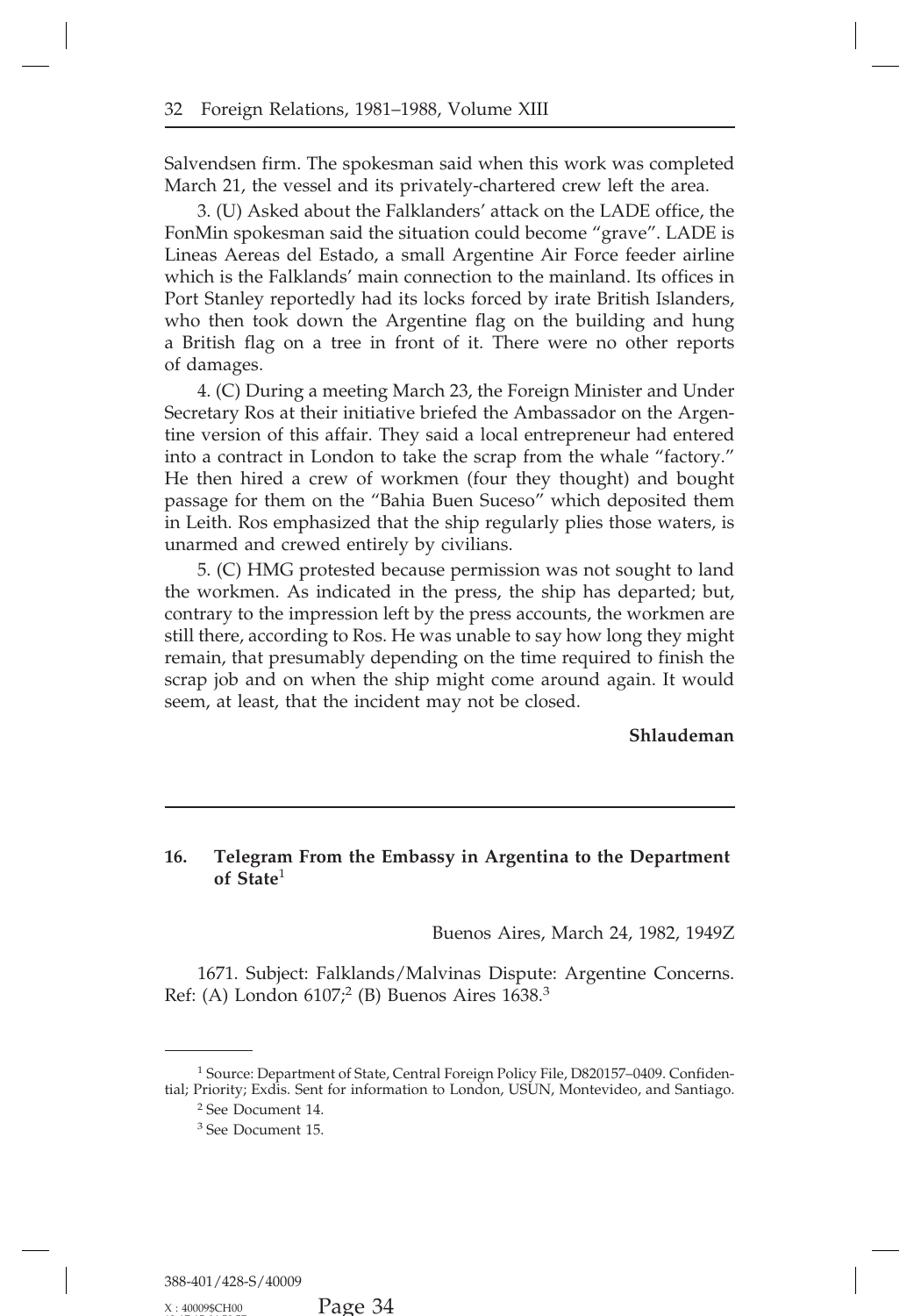1. (C–Entire Text).<br>2. Summary. The GOA<br>1 HMG to the proposal 1. (C–Entire Text).<br>2. Summary. The GOA, having failed so far to elicit a response<br>1 HMG to the proposal for a permanent negotiating commission,<br>ns increasingly inclined to write off the current round of negotia-<br>near the 1. (C–Entire Text).<br>
2. Summary. The GOA, having failed so far to elicit a response<br>
from HMG to the proposal for a permanent negotiating commission,<br>
seems increasingly inclined to write off the current round of negotia-<br> 1. (C–Entire Text).<br>
2. Summary. The GOA, having failed so far to elicit a response<br>
from HMG to the proposal for a permanent negotiating commission,<br>
seems increasingly inclined to write off the current round of negotia-<br> 1. (C–Entire Text).<br>
2. Summary. The GOA, having failed so far to elicit a response<br>
from HMG to the proposal for a permanent negotiating commission,<br>
seems increasingly inclined to write off the current round of negotia-<br> 1. (C–Entire Text).<br>
2. Summary. The GOA, having failed so far to elicit a response<br>
from HMG to the proposal for a permanent negotiating commission,<br>
seems increasingly inclined to write off the current round of negotia-<br> 2. Summary. The GOA, having failed so far to elicit a response<br>from HMG to the proposal for a permanent negotiating commission,<br>seems increasingly inclined to write off the current round of negotia-<br>tions on the Falklands/ from HMG to the proposal for a permanent negotiating commission,<br>seems increasingly inclined to write off the current round of negotia-<br>tions on the Falklands/Malvinas. The next Argentine move will proba-<br>bly be to take th seems increasingly inclined to write off the current round of negotiations on the Falklands/Malvinas. The next Argentine move will probably be to take the issue again to the UN's Committee of 24.<sup>4</sup> The GOA might apply pre tions on the Falklands/Malvinas. The next Argentine move will probably be to take the issue again to the UN's Committee of 24.<sup>4</sup> The GOA might apply pressure by cutting off services now provided to the Islands, but we dou bly be to take the issue again to the UN's Committee of 24.<sup>4</sup> The GOA might apply pressure by cutting off services now provided to the Islands, but we doubt that an attempt at a "military solution" will be made any time s might apply pressure by cutting off services now provided to the Islands, but we doubt that an attempt at a "military solution" will be made any time soon. Foreign Minister Costa Mendez and others in the GOA are looking fo Islands, but we doubt that an attempt at a "military solution" will be made any time soon. Foreign Minister Costa Mendez and others in the GOA are looking for ways to enlist U.S. support for the Argentine cause. This issue GOA are looking for ways to enlist U.S. support for the Argentine cause. This issue is likely to complicate Argentine-U.S. relations, particularly as matters of importance to US arise in the UN and the NAM where Argentina A are looking for ways to enlist U.S. support for the Argentine<br>ie. This issue is likely to complicate Argentine-U.S. relations, partic-<br>ly as matters of importance to US arise in the UN and the NAM<br>re Argentina will conti

cause. This issue is likely to complicate Argentine-U.S. relations, particularly as matters of importance to US arise in the UN and the NAM where Argentina will continue to seek support for its claim on the Islands. End su ularly as matters of importance to US arise in the UN and the NAM<br>where Argentina will continue to seek support for its claim on the<br>Islands. End summary.<br>3. As reported in Ref B, Foreign Minister Costa Mendez and Under<br>Se where Argentina will continue to seek support tor its claim on the Islands. End summary.<br>
3. As reported in Ref B, Foreign Minister Costa Mendez and Under<br>
Secretary Enrique Ros on March 23 gave me their version of the wee Islands. End summary.<br>
3. As reported in Ref B, Foreig<br>
Secretary Enrique Ros on March 2<br>
end incident in the South Georgia<br>
to assert their concern over the<br>
dispute seems to be headed.<br>
4. Ros said the GOA propose<br>
that 3. As reported in Ref B, Foreign Minister Costa Mendez and Under<br>etary Enrique Ros on March 23 gave me their version of the week-<br>incident in the South Georgia Islands. They also took the occasion<br>ssert their concern over

Secretary Enrique Ros on March 23 gave me their version of the week-<br>end incident in the South Georgia Islands. They also took the occasion<br>to assert their concern over the direction in which the underlying<br>dispute seems t end incident in the South Georgia Islands. They also took the occasion<br>to assert their concern over the direction in which the underlying<br>dispute seems to be headed.<br>4. Ros said the GOA proposed in the February talks with to assert their concern over the direction in which the underlying<br>dispute seems to be headed.<br>4. Ros said the GOA proposed in the February talks with HMG<br>that the two sides establish a permanent negotiating commission. Th dispute seems to be headed.<br>4. Ros said the GOA proposed in the February talks with HMG<br>that the two sides establish a permanent negotiating commission. The<br>British delegation purportedly agreed to recommend the proposal t 4. Ros said the GOA proposed in the February talks with HMG<br>that the two sides establish a permanent negotiating commission. The<br>British delegation purportedly agreed to recommend the proposal to<br>HMG, but the Argentines ha British delegation purportedly agreed to recommend the proposal to HMG, but the Argentines have subsequently heard nothing. Ros thought that must mean a rejection of the proposal. Ros added that the GOA would then be oblig sh delegation purportedly agreed to recommend the proposal to G, but the Argentines have subsequently heard nothing. Ros aght that must mean a rejection of the proposal. Ros added that GOA would then be obliged again to ta

HMG, but the Argentines have subsequently heard nothing. Ros<br>thought that must mean a rejection of the proposal. Ros added that<br>the GOA would then be obliged again to take the dispute to the UN,<br>to the Committee of 24.<br>5. Foreign Ministry and a rejection of the proposal. Ros added that<br>the GOA would then be obliged again to take the dispute to the UN,<br>to the Committee of 24.<br>5. Costa Mendez observed that the weekend affair, particularly the the GOA would then be obliged again to take the dispute to the UN,<br>to the Committee of 24.<br>5. Costa Mendez observed that the weekend affair, particularly the<br>insult to the Argentine flag, has aroused nationalist feelings h to the Committee of 24.<br>
5. Costa Mendez observed that the weekend affair, particularly the<br>
insult to the Argentine flag, has aroused nationalist feelings here. The<br>
Foreign Ministry tries to calm these emotions, but that 5. Costa Mendez observed that the weekend affair, particularly the<br>insult to the Argentine flag, has aroused nationalist feelings here. The<br>Foreign Ministry tries to calm these emotions, but that is getting increas-<br>ingly insult to the Argentine flag, has aroused nationalist feelings here. The Foreign Ministry tries to calm these emotions, but that is getting increasingly more difficult to do. The Minister next reverted to a theme we have h Foreign Ministry tries to calm these emotions, but that is getting increasingly more difficult to do. The Minister next reverted to a theme we have heard from him before: "You (the USG) will sometime have to take an intere ingly more difficult to do. The Minister next reverted to a theme we have heard from him before: "You (the USG) will sometime have to take an interest in this." When the Malvinas problem comes up President Galtieri alleged

<sup>&</sup>lt;sup>4</sup> The United Nations General Assembly established the Committee of 24, known formally as the Special Committee on Decolonization, in 1961 in order to monitor meplementation of UNGA Resolution 1514, the "Declaration on th <sup>4</sup> The United Nations General Assembly established the Committee of 24, known<br>more formally as the Special Committee on Decolonization, in 1961 in order to monitor<br>the implementation of UNGA Resolution 1514, the "Declarat <sup>4</sup> The United Nations General Assembly established the Committee of 24, known<br>more formally as the Special Committee on Decolonization, in 1961 in order to monitor<br>the implementation of UNGA Resolution 1514, the "Declarat <sup>4</sup> The United Nations General Assembly established the Committee of 24, known<br>more formally as the Special Committee on Decolonization, in 1961 in order to monitor<br>the implementation of UNGA Resolution 1514, the "Declarat <sup>4</sup> The United Nations General Assembly established the Committee of 24, known more formally as the Special Committee on Decolonization, in 1961 in order to monitor the implementation of UNGA Resolution 1514, the "Declarat <sup>4</sup> The United Nations General Assembly established the Committee of 24, known more formally as the Special Committee on Decolonization, in 1961 in order to monitor the implementation of UNGA Resolution 1514, the "Declarat lands/Malvinas.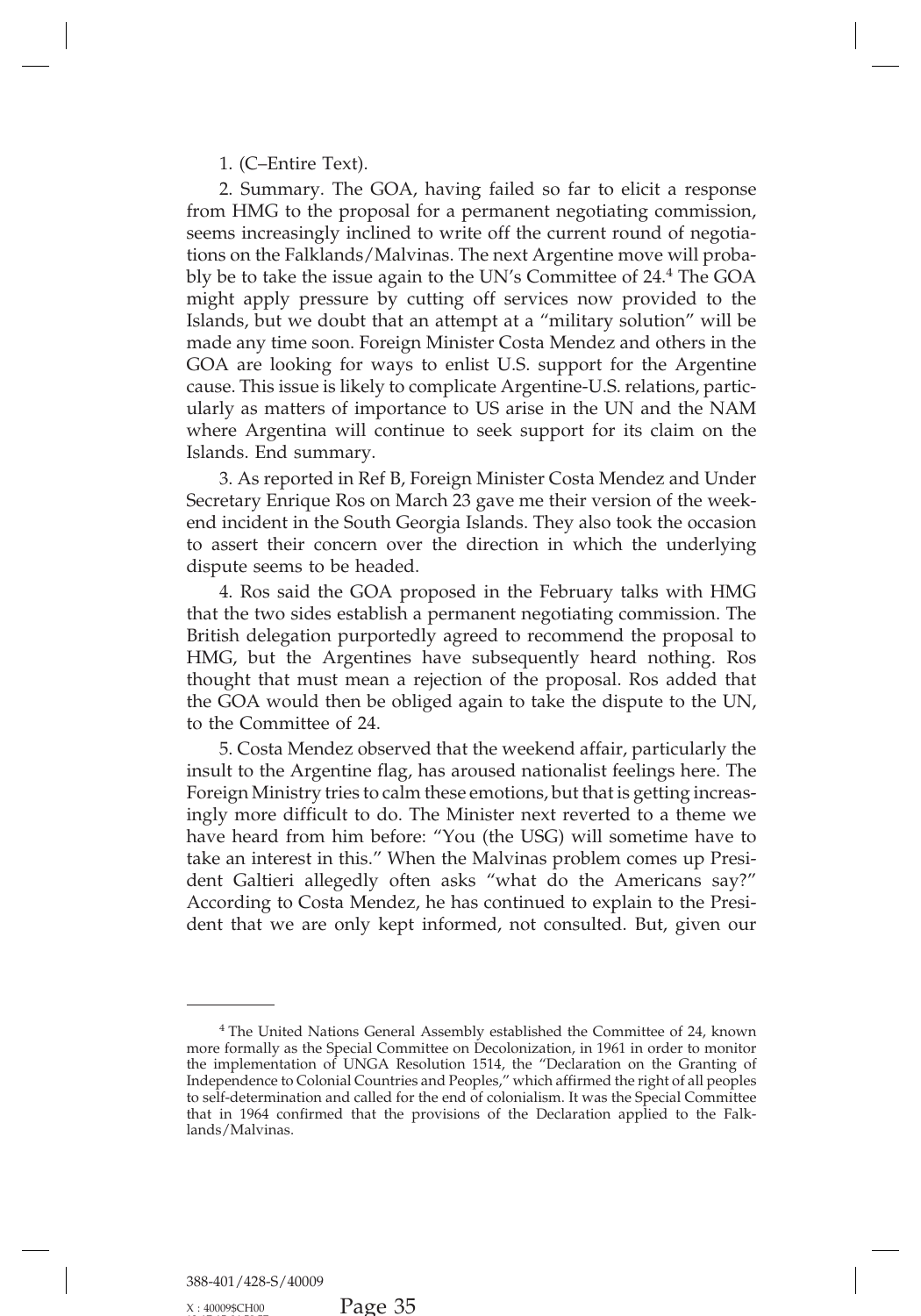security interests, the tradition of the Monroe Doctrine<sup>5</sup> and the like,<br>we will have to become concerned, in the Minister's opinion.<br>6. I replied that we would most certainly not wish to see the

security interests, the tradition of the Monroe Doctrine<sup>5</sup> and the like, we will have to become concerned, in the Minister's opinion.<br>6. I replied that we would most certainly not wish to see the negotiations break down. in the tradition of the Monroe Doctrine<sup>5</sup> and the like,<br>will have to become concerned, in the Minister's opinion.<br>6. I replied that we would most certainly not wish to see the<br>obtiations break down. We do have a strong in security interests, the tradition of the Monroe Doctrine<sup>5</sup> and the like, we will have to become concerned, in the Minister's opinion.<br>6. I replied that we would most certainly not wish to see the negotiations break down. security interests, the tradition of the Monroe Doctrine<sup>5</sup> and the like,<br>we will have to become concerned, in the Minister's opinion.<br>6. I replied that we would most certainly not wish to see the<br>negotiations break down. security interests, the tradition of the Monroe Doctrine<sup>5</sup> and the like, we will have to become concerned, in the Minister's opinion.<br>6. I replied that we would most certainly not wish to see the negotiations break down. we will have to become concerned, in the Minister's opinion.<br>6. I replied that we would most certainly not wish to see the<br>negotiations break down. We do have a strong interest in seeing this<br>dispute between two friends re 6. I replied that we would most certainly not wish to see the negotiations break down. We do have a strong interest in seeing this dispute between two friends resolved. The way to do that is through negotiations between th negotiations break down. W<br>dispute between two friend<br>negotiations between the tv<br>recalled reading that Daniel<br>in 1841 that it did not appl<br>the Malvinas problem.<br>7. Comment. The cynic<br>cians, is that the GOA has but the between two friends resolved. The way to do that is through butations between the two parties. As for the Monroe Doctrine, I<br>lled reading that Daniel Webster<sup>6</sup> had made clear to the Argentines<br>841 that it did not

negotiations between the two parties. As for the Monroe Doctrine, I<br>recalled reading that Daniel Webster<sup>6</sup> had made clear to the Argentines<br>in 1841 that it did not apply retroactively, and thus did not apply to<br>the Malvin recalled reading that Daniel Webster<sup>6</sup> had made clear to the Argentines<br>in 1841 that it did not apply retroactively, and thus did not apply to<br>the Malvinas problem.<br>7. Comment. The cynical view here, especially among the in 1841 that it did not apply retroactively, and thus did not apply to<br>the Malvinas problem.<br>7. Comment. The cynical view here, especially among the politi-<br>cians, is that the GOA has brought this ancient quarrel up to cen the Malvinas problem.<br>
7. Comment. The cynical view here, especially among the politi-<br>
cians, is that the GOA has brought this ancient quarrel up to center<br>
stage as a means of diverting the attention of the Argentine peo 7. Comment. The cynical view here, especially among the politicians, is that the GOA has brought this ancient quarrel up to center stage as a means of diverting the attention of the Argentine people away from their economi cians, is that the GOA has brought this ancient quarrel up to center stage as a means of diverting the attention of the Argentine people away from their economic woes. I am not so sure. The talks with the British seem to h stage as a means of diverting the attention of the Argentine people<br>away from their economic woes. I am not so sure. The talks with the<br>British seem to have evolved quite naturally into a stalemate, given<br>the time elapsed away from their economic woes. I am not so sure<br>British seem to have evolved quite naturally inte<br>the time elapsed and the inability of the British to<br>eignty. In any event, the GOA has now gotten its<br>political position whe Sh seem to have evolved quite naturally into a stalemate, given<br>time elapsed and the inability of the British to negotiate on sover-<br>ty. In any event, the GOA has now gotten itself into a domestic<br>tical position where it w

the time elapsed and the inability of the British to negotiate on sover-<br>eignty. In any event, the GOA has now gotten itself into a domestic<br>political position where it will have to do something if the proposal<br>for a perma eignty. In any event, the GOA has now gotten itself into a domestic<br>political position where it will have to do something if the proposal<br>for a permanent commission is not accepted.<br>8. We are not inclined to take very seri political position where it will have to do something it the proposal<br>for a permanent commission is not accepted.<br>8. We are not inclined to take very seriously the rumbling here<br>about a "military solution." It seems more l for a permanent commission is not accepted.<br>
8. We are not inclined to take very seriously the rumbling here<br>
about a "military solution." It seems more likely that the "other meas-<br>
ures" the GOA threatens will at least i 8. We are not inclined to take very seriously the rumbling here about a "military solution." It seems more likely that the "other measures" the GOA threatens will at least initially take the form of a renewed plea in the U about a "military solution." It seems more likely that the "other meas-<br>ures" the GOA threatens will at least initially take the form of a renewed<br>plea in the UN and perhaps a reduction in the level of diplomatic<br>relations ures" the GOA threatens will at least initially take the form of a renewed<br>plea in the UN and perhaps a reduction in the level of diplomatic<br>relations with HMG. The Argentines also have open the possibility of<br>making life plea in the UN and perhaps a reduction in the level of diplomatic relations with HMG. The Argentines also have open the possibility of making life more difficult for the Islanders, particularly by cutting off air service. relations with HMG. The Argentines also have open the possibility of making life more difficult for the Islanders, particularly by cutting off air service. With respect to the UN, HMG's estimate of its chances there (Ref A making life more difficult for the Islanders, particularly by cutting off air service. With respect to the UN, HMG's estimate of its chances there (Ref A) is clearly not shared by the GOA which continues to count on NAM an air service. With respect to the UN, HMG's estimate of its chances<br>there (Ref A) is clearly not shared by the GOA which continues to<br>count on NAM and G–77 support. (We assume that Robin Fearn's<br>remark about Argentina's mil there (Ref A) is clearly not shared by the GOA which continues to<br>count on NAM and G–77 support. (We assume that Robin Fearn's<br>remark about Argentina's military government did not indicate an<br>expectation that the problem w remark about Argentina's military government did not indicate an expectation that the problem would be easier to deal with if Argentina had an elected government. The politicians, particularly the Peronists and the left-wi ark about Argentina's military government did not indicate an ectation that the problem would be easier to deal with if Argentina an elected government. The politicians, particularly the Peronists the left-wing radicals, a

expectation that the problem would be easier to deal with it Argentina<br>had an elected government. The politicians, particularly the Peronists<br>and the left-wing radicals, are even more bellicose than the military<br>when it co had an elected government. The politicians, particularly the Peronists<br>and the left-wing radicals, are even more bellicose than the military<br>when it comes to the Malvinas).<br>9. We do think that at least some elements in the serious about trying to enlist U.S. support for their Malvinas case in the context of our closer and more cooperative bilateral relationship.<br>We have managed to stay pretty well clear of this dispute since Web-------------

<sup>5</sup> First articulated by President James Monroe in his State of the Union address of December 2, 1823, the Monroe Doctrine refers to the policy that regarded any attempts <sup>5</sup> First articulated by President James Monroe in his State of the Union address of December 2, 1823, the Monroe Doctrine refers to the policy that regarded any attempts by a European country to expand its colonial holdin <sup>5</sup> First articulated by President James Monroe in his State of the Union address of December 2, 1823, the Monroe Doctrine refers to the policy that regarded any attempts by a European country to expand its colonial holdi <sup>5</sup> First articulated by President James Monroe in his State of the Union address of December 2, 1823, the Monroe Doctrine refers to the policy that regarded any attempts by a European country to expand its colonial holdi <sup>5</sup> First articulated by President James Monroe in his State of the Union address of December 2, 1823, the Monroe Doctrine refers to the policy that regarded any attempts by a European country to expand its colonial holdi December 2, 1823, the Monroe Doctrine refers to the policy that regarded any attempts by a European country to expand its colonial holdings in the Western Hemisphere or to interfere in the affairs of any sovereign state in